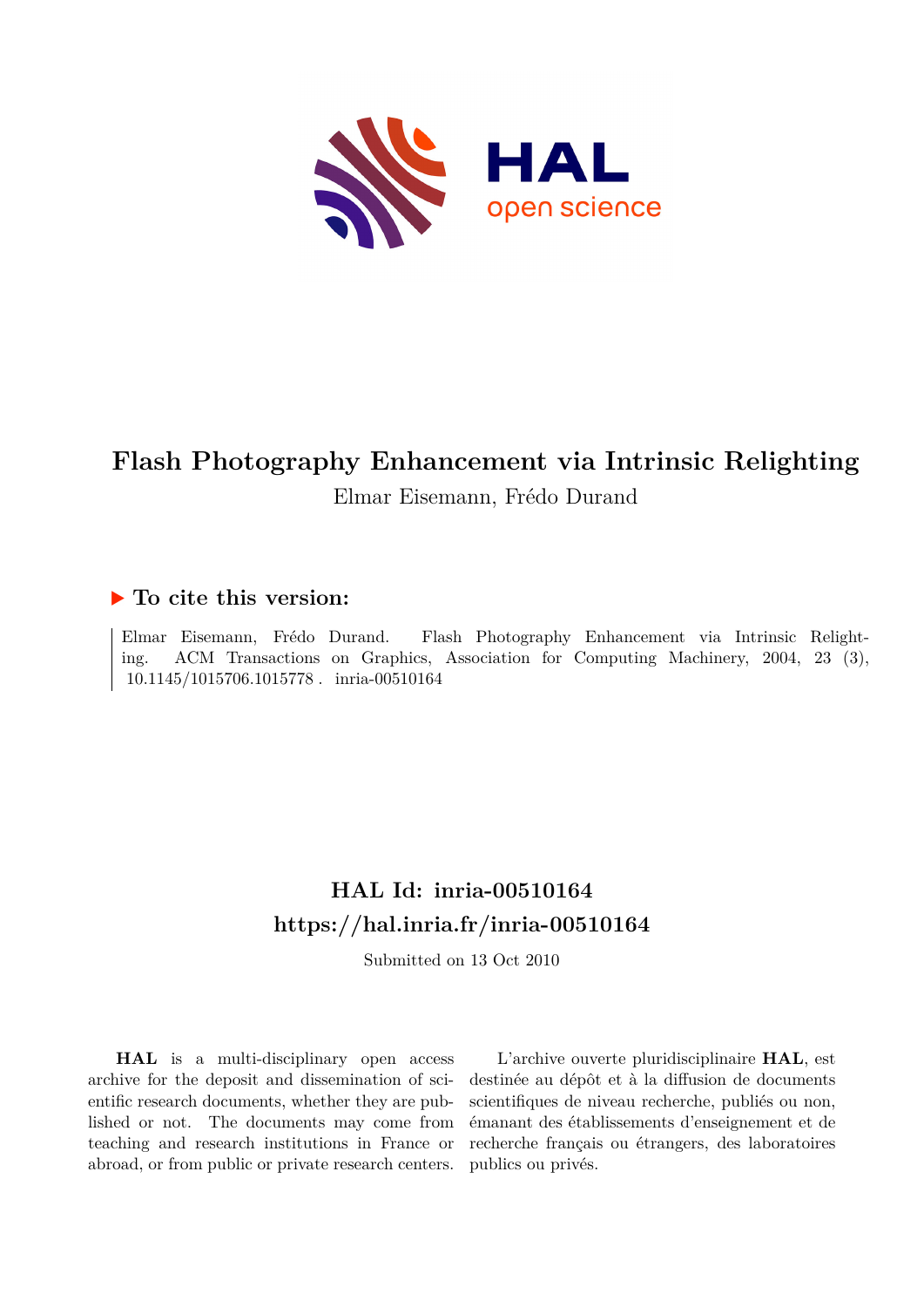# **Flash Photography Enhancement via Intrinsic Relighting**

Elmar Eisemann<sup>∗</sup> MIT / ARTIS<sup>†</sup>GRAVIR/IMAG-INRIA Frédo Durand MIT



Figure 1: (a) Top: Photograph taken in a dark environment, the image is noisy and/or blurry. Bottom: Flash photography provides a sharp but flat image with distracting shadows at the silhouette of objects. (b) Inset showing the noise of the available-light image. (c) Our technique merges the two images to transfer the ambiance of the available lighting. Note the shadow of the candle on the table.

## **Abstract**

Our technique enhances photographs shot in dark environments by combining a picture taken with the available light and one taken with the flash. We preserve the ambiance of the original lighting and insert the sharpness. We use the bilateral filter to decompose the images into detail and large scale. We reconstruct the image using the large scale of the available lighting and the detail of the flash. We detect and correct flash shadow. Our output combines the advantages of available illumination and flash photography.

**Keywords:** Computational photography, flash photography, relighting, tone mapping, bilateral filtering, image fusion

## **1 Introduction**

Under dark illumination, a photographer is usually faced with a frustrating dilemma: to use the flash or not. A picture relying on the available light usually has a warm atmosphere, but suffers from noise and blur (Fig. 1(a) top and (b)). On the other hand, flash photography causes three unacceptable artifacts: red eyes, flat and harsh lighting, and distracting sharp shadows at silhouettes (Fig. 1(a) bottom). While much work has addressed red-eye removal [Zhang and Lenders 2000; Gaubatz and Ulichney 2002], the harsh lighting and shadows remain a major impediment.

We propose to combine the best of the two lightings by taking two successive photographs: one with the available lighting only, and one with the flash. We then recombine the two pictures and take advantage of the main qualities of each one (Fig. 1(c)). Our central tool is a decomposition of an image into a large-scale layer that is assumed to contain the variation due to illumination, and a small-scale layer containing albedo variations.

**Related work** Most work on flash photography has focused on red-eye removal [Zhang and Lenders 2000; Gaubatz and Ulichney 2002]. Many cameras use a pre-flash to prevent red eyes. Professional photographers rely on off-centered flash and indirect lighting to prevent harsh lighting and silhouette shadows.

Our work is related to the continuous flash by Hoppe and Toyama [2003]. They use a flash and a no-flash picture and combine them linearly. The image-stack interface by Cohen et al. [2003] provides additional control and the user can spatially vary the blending. Raskar et al. [2004] and Akers et al. [**?**] fuse images taken with different illumination to enhance context and legibility. DiCarlo et al. [2001] use a flash and a no-Flash photograph for white balance.

Multiple-exposure photography allows for high-dynamic-range images [Mann and Picard 1995; Debevec and Malik 1997]. New techniques also compensate for motion between frames [Ward 2004; Kang et al. 2003]. Note that multiple-exposure techniques are different from our flash-photography approach. They operate on the same lighting in all pictures and invert a non-linear and clamped

<sup>∗</sup> e-mail: eisemann@graphics.csail.mit.edu, fredo@mit.edu

<sup>†</sup>ARTIS is a research project in the GRAVIR/IMAG laboratory, a joint unit of CNRS, INPG, INRIA and UJF.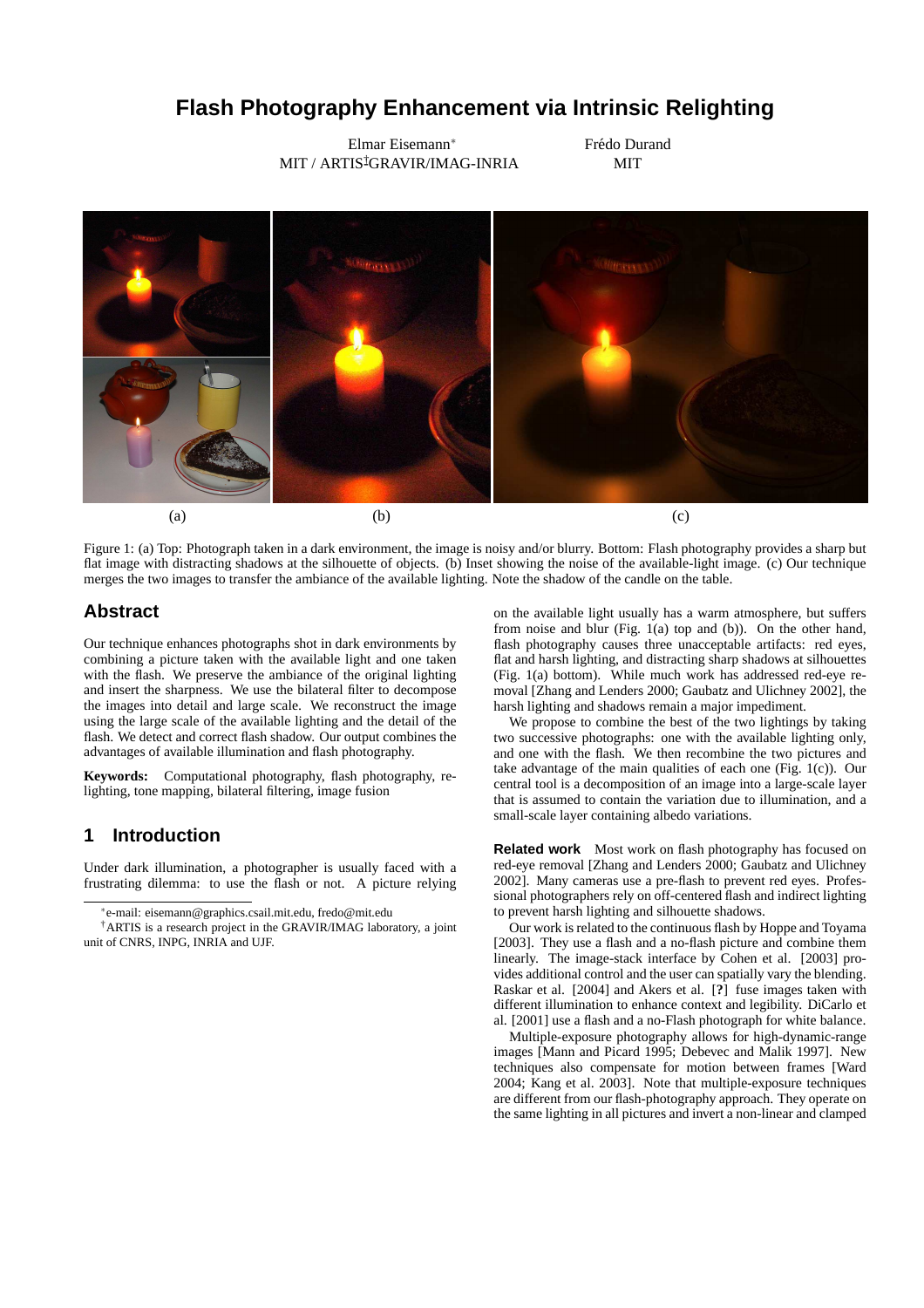

Figure 2: We take two images with the available light and the flash respectively. We decouple their color, large-scale and detail intensity. We correct flash shadows. We re-combine the appropriate layers to preserve the available lighting but gain the sharpness and detail from the flash image.

response. In contrast, we have a quite-different lighting in the two images and try to extract the lighting ambiance from the no-flash picture and combine it with the fine detail of the flash picture.

We build on local tone-mapping techniques that decompose an image into two or more layers that correspond to small- and largescale variations, e.g. [Chiu et al. 1993; Jobson et al. 1997; Tumblin and Turk 1999; DiCarlo and Wandell 2000; Durand and Dorsey 2002; Reinhard et al. 2002; Ashikhmin 2002; **?**]. Only the contrast of the large scales is reduced, thereby preserving detail.

These methods can be interpreted in terms of *intrinsic images* [Tumblin et al. 1999; Barrow and Tenenbaum 1978]. The large scale can be seen as an estimate of illumination, while the detail corresponds to albedo [Oh et al. 2001]. Although this type of decoupling is hard [Barrow and Tenenbaum 1978; Weiss 2001; Tappen et al. 2003], tone mapping can get away with a coarse approximation because the layers are eventually recombined. We exploit the same approach to decompose our flash and no-flash images.

A wealth of efforts has been dedicated to relighting, e.g. [Marschner and Greenberg 1997; Sato et al. 1999; Yu et al. 1999]. Most methods use acquired geometry or a large set of input images. In contrast, we perform lighting transfer from only two images.

In this volume, Petschnigg et al. [**?**] present a set of techniques based on flash/no-flash image pairs. Their decoupling approach shares many similarities with our work, in particular the use of the bilateral filter. The main difference between the two approaches lies in the treatment of flash shadows.

# **2 Image decoupling for flash relighting**

Our approach is summarized in Fig. 2. We take two photos, with and without the flash. We align the two images to compensate for camera motion between the snapshots. We detect the shadows cast by the flash and correct the color using local white balance. We finally perform a non-linear decomposition of the two images into large-scale and detail layers and we recombine them appropriately.

We first present our basic technique before discussing shadow correction in Section 3. We then introduce more advanced reconstruction options in Section 4 and present our results in Section 5.

**Taking the photographs** The two photographs with and without the flash should be taken as rapidly as possible to avoid motion of either the photographer or subject. The response curve between the two exposures should ideally be known for better relative radiometric calibration, but this is not a strict requirement. Similarly, we obtain better results when the white balance can be set to manual. In the future, we foresee that taking the two images in a row will be implemented in the firmware of the camera. To perform our experiments, we have used a tripod and a remote control (Fig. 1 and 8) and hand-held shots (Fig. 2, 5, 7). The latter in particular requires good image alignment. In the rest of this paper, we assume that the images are normalized so that the flash image is in [0,1].

The registration of the two images is not trivial because the lighting conditions are dramatically different. Following Kang et al. [2003], we compare the image gradients rather than the pixel values. We use a low-pass filter with a small variance (2 pixels) to smooth-out the noise. We keep only the 5% highest gradients and we reject gradients in regions that are too dark and where information is not reliable. We use a pyramidal refinement strategy similar to Ward [2004] to find the transformation that minimizes the gradients that were kept. More advanced approaches could be used to compensate for subject motion, e.g. [Kang et al. 2003].

**Bilateral decoupling** We first decouple the images into intensity and color (Fig. 2). Assume we use standard formulas, although we show in the appendix that they can be improved in our context. The color layer simply corresponds to the original pixel values divided by the intensity. In the rest of the paper, we use  $I^f$  and  $I^{nf}$  for the intensity of the flash and no-flash images.

We then want to decompose each image into layers corresponding to the illumination and the sharp detail respectively. We use the bilateral filter [Tomasi and Manduchi 1998; Smith and Brady 1997] that smoothes an image but respects sharp features, thereby avoiding halos around strong edges [Durand and Dorsey 2002].

The bilateral filter is defined as a weighted average where the weights depend on a Gaussian *f* on the spatial location, but also on a weight *g* on the pixel difference. Given an input image *I*, The output of the bilateral filter for a pixel *s* is:

$$
J_s = \frac{1}{k(s)} \sum_{p \in \Omega} f(p - s) g(I_p - I_s) I_p, \qquad (1)
$$

where *k*(*s*) is a normalization:  $k(s) = \sum_{p \in \Omega} f(p - s) g(I_p - I_s)$ . In practice, *g* is a Gaussian that penalizes pixels across edges that have large intensity differences. This filter was used by Oh et al. [2001] for image editing and by Durand et al. for tone mapping [2002].

We use the fast bilateral filter where the non-linear filter is approximated by a set of convolutions [Durand and Dorsey 2002]. We perform computation in the  $log_{10}$  domain to respect intensity ratios. The output of the filter provides the log of the large-scale layer. The detail layer is deduced by a division of the intensity by the large-scale layer (subtraction in the log domain). We use a spatial variance  $\sigma_f$  of 1.5% of the images diagonal. For the intensity influence *g*, we use  $\sigma_g = 0.4$ , following Durand and Dorsey [2002].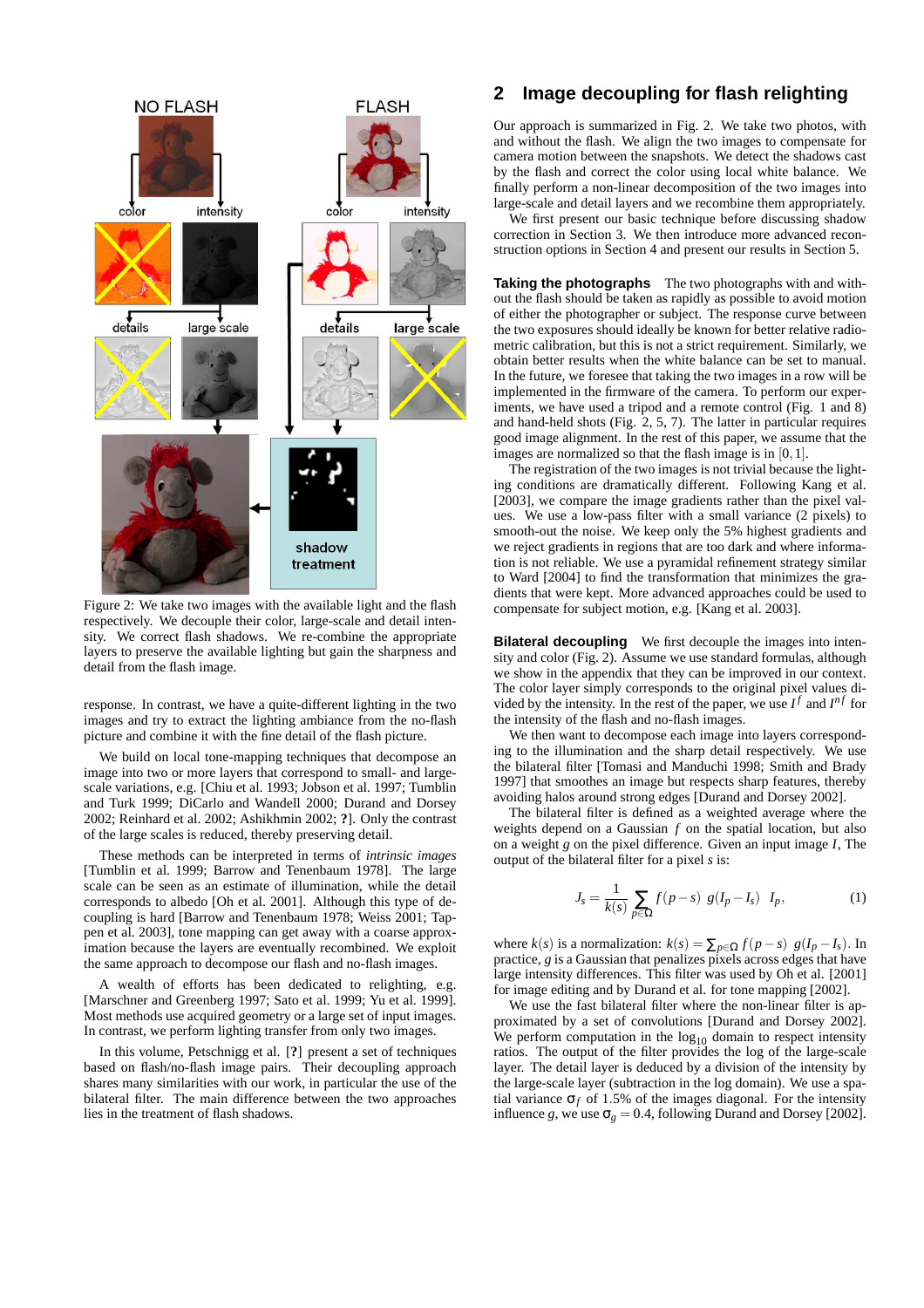

Figure 3: Basic reconstruction and shadow correction. The flash shadow on the right of the face and below the ear need correction. In the naïve correction, note the yellowish halo on the right of the character and the red cast below its ear. See Fig. 4 for a close up.



Figure 4: Enlargement of Fig. 3. Correction of smooth shadows. From left to right: no flash, flash, na¨ıve white balance, our color correction

**Reconstruction** Ignoring the issue of shadows for now, we can recombine the image (Fig. 2). We use the detail and color layer of the flash image because it is sharper and because white balance is more reliable. We use the large-scale layer of the no-flash picture in order to preserve the mood and tonal modeling of the original lighting situation. The layers are simply added in the log domain. Fig. 3 illustrates the results from our basic approach. The output combines the sharpness of the flash image with the tonal modeling and texture contrast of the no-flash image.

For dark scenes, the contrast of the large scale needs to be enhanced. This is the opposite of contrast reduction [Durand and Dorsey 2002]. We set a target contrast for the large-scale layer and scale the range of log values accordingly. The low quantization from the original image does not create artifacts because the bilateral filter results in a piecewise-smooth large-scale layer.

In addition, we compute the white balance between the two images by computing the weighted average of the three channels with stronger weights for bright pixels with a white color in the flash image. We then take the ratios  $w_r$ ,  $w_g$ ,  $w_b$  as white-balance coefficients. This white balance can be used to preserve the warm tones of the availabel light. In practice, the color cast of the no-flash image is usually too strong and we only apply it partially using  $w<sup>t</sup>$ where *t* is usually 0.2.

We must still improve the output in the flash shadow. While their intensity is increased to match the large scale of the no-flash image, there is a distinct color cast and noise. This is because, by definition, these areas did not receive light from the flash and inherit from the artifacts of the no-flash image. A ring flash might reduce these artifacts, but for most cameras, we must perform additional processing to alleviate them.

#### **3 Shadow treatment**

In order to correct the aforementioned artifacts, we must detect the pixels that lie in shadow. Pixels in the umbra and penumbra have different characteristics and require different treatments. After detection, we correct color and noise in the shadows. The correction applied in shadow is robust to false positives; Potential detection errors at shadow boundaries do not create visible artifacts.

**Umbra detection** We expect the difference image ∆*I* between flash and no-flash to tell how much additional light was received from the flash. When the images are radiometrically calibrated,



∆*I* histogram of ∆*I* Detected umbra with penumbra Figure 5: Shadow detection

∆*I* is exactly the light received from the flash. However, shadows do not always correspond to  $\Delta I = 0$  because of indirect lighting. While shadow pixels always correspond to the lowest values of ∆*I*, the exact cutoff is scene-dependent.

We use histogram analysis to compute a threshold *t*∆*<sup>I</sup>* that determines umbra pixels. Shadows correspond to a well-marked mode in the histogram of ∆*I*. While the additional light received by parts of the scene lit by the flash varies with albedo, distance and normal, the parts in shadow are only indirectly illuminated and receive a more uniform and very low amount of light.

We compute the histogram of pixels ∆*I*. We use 128 bins and smooth it with a Gaussian blur of variance two bins. We start with a coarse threshold of 0.2 and discard all pixels where ∆*I* is above this value. We then use the first local minimum of the histogram before 0.2 as our threshold for shadows detection (Fig. 5). This successfully detects pixels in the umbra. However, pixels in the penumbra correspond to a smoother gradation and cannot be detected with our histogram technique. This is why we use a complementary detection based on the gradient at shadow boundaries.

**Penumbra detection** Shadow boundaries create strong gradients in the flash image that do not correspond to gradients in the no-flash image. We detect these pixels using two criteria: the gradients difference and connectedness to umbra pixels.

We compute the magnitude of the gradient  $\nabla I^f$  and  $\nabla I^{nf}$  and smooth it with a Gaussian of variance 2 pixels to remove noise. We identify candidate penumbra pixels as pixels where the gradient is stronger in the flash image. We then keep only pixels that are "close" to umbra pixels, that is, such that at least one of their neighbors is in umbra. In practice, we use a square neighborhood of size 1% of the photo's diagonal. This computation can be performed efficiently by convolving the binary umbra map with a box filter.

We also must account for shadows cast by tiny objects such as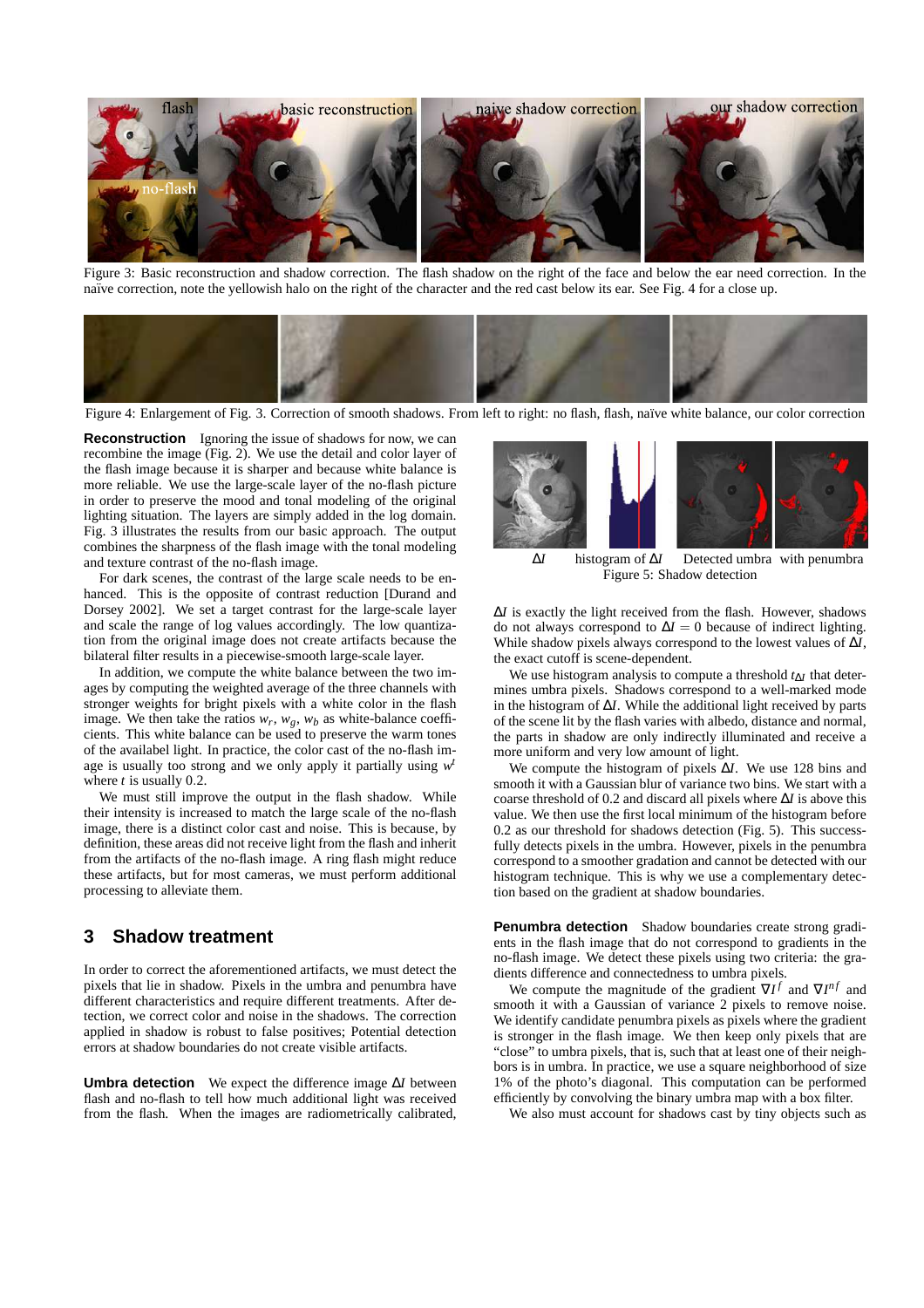pieces of fur, since these might have a pure penumbra without umbra. We use a similar strategy and consider as shadow pixels that have a large number of neighbors with higher gradient in the flash image. We use a threshold of 80% on a square neighborhood of size 0.7% of the photo's diagonal.

We have observed that the parameters concerning the penumbra are robust with respect to the scene. The image-space size of the penumbra does not vary much in the case of flash photography because the distance to the light is the same as the distance to the image plane. The variation of penumbra size (ratio of blocker-receiver distances) and perspective projection mostly cancel each other.

**Flash detail computation** Now that we have detected shadows, we can refine the decoupling of the flash image. We exploit the shadow mask to exclude shadow pixels from the bilateral filtering. This results in a higher-quality detail layer for the flash image because it is not affected by shadow variation.

**Color and noise correction** The color in the shadow cannot simply be corrected using white balance [DiCarlo et al. 2001] for two reasons. First, shadow areas receive different amounts of indirect light from the flash, which results in hybrid color cast affected by the ambient lighting and color bleeding from objects. Second, the no-flash image often lacks information in the blue channel due to the yellowish lighting and poor sensitivity of sensors in the small wavelengths. Fig. 3 illustrates the artifacts caused by a global white balance of the shadow pixels.

In order to address these issues, we use a *local* color correction that copies colors from illuminated regions in the flash image. For example, in Fig. 3, the shadow falls on the wall, sofa frame and jacket. For all these objects, we have pixels with the same intrinsic color in the shadow and in the illuminated region.

Inspired by the bilateral filter, we compute the color of a shadow pixel as a weighted average of its neighbors in the flash image **I** *f* (with full color information). The weight depends on three terms: a spatial Gaussian, a Gaussian on the color similarity in  $I^{nf}$ , and a binary term that excludes pixels in shadow (Fig. 6). We perform computation only on the color layer (See Fig. 2) in Luv. We use σ*<sup>f</sup>* of 2.5% of the photo's diagonal for the spatial Gaussian and  $\sigma_g = 0.01$  for the color similarity. As described by Durand and Dorsey [2002] we use the sum of the weights *k* as a measure of pixel uncertainty. We discard color correction if the uncertainty*k* is below a threshold. In practice, we use a smooth feathering between 0.02 and 0.002 to avoid discontinuities.

Recall that the large-scale layer of intensity is obtained from the no-flash image and is not affected by shadows. In the shadow, we do not use the detail layer of the flash image because it could be affected by high-frequencies due to the shadow boundary. Instead, we copy the detail layer of the no-flash image, but we correct its noise level. For this we scale the no-flash detail to match the variance of the flash detail outside shadow regions.

In order to ensure continuity of the shadow correction, we use feathering at the boundary of the detected shadow: We follow a linear ramp and update the pixels as a linear combination of the original and shadow-corrected value. Fig. 3 and 4 show the results of our shadow correction algorithm. It is robust to false shadow positives because it simply copies colors from the image. If a pixel is wrongly classified in shadow, its color and noise are preserved as long as there are other pixels with similar color that were not classified in shadow.

### **4 Advanced decoupling**

The wealth of information provided by the pair of images can be further exploited to enhance results for very dark situations and more advanced lighting transfer.



Figure 6: For a pixel in the flash shadow, the color layer is computed as a weighted average of non-shadow colors. The weights depend on three terms: distance, similarity in the no-flash image and a binary shadow mask.

When the no-flash picture is too dark, the edge-preserving property of the bilateral filter is not reliable, because noise level is in the range of the signal level. Similar to the technique we use for color correction, we can use the flash image as a similarity measure between pixels. We propose a *cross-bilateral filter*<sup>1</sup> where we modify Eq. 1 for the no-flash image and compute the edge-preserving term *g* as a function of the flash-image values:

$$
J_s^{nf} = \frac{1}{k(s)} \sum_{p \in \Omega} f(p - s) g(I_p^f - I_s^f) I_p^{nf}, \qquad (2)
$$

This preserves edges although they are not really present in the no-flash image. Shadow correction can however not be performed because the shadow edges of the flash picture are transferred by the *g* term. Fig. 1 exploits cross-bilateral decomposition.

The large-scale layer of the flash image can also be exploited to drive the reconstruction. The distance falloff makes objects closer to the camera brighter. We use this pseudo-distance to emphasize the main object. We use a shadow-corrected version of ∆*I* as our pseudo-distance. Pixels in shadow are assigned a pseudo-distance using a bilateral-weighted average of their neighbors where similarity is defined in the no-flash image. The principle is to multiply the large scale of the no-flash image by the pseudo-distance. This can be performed using a user-provided parameter. Pseudo-distance was used in Fig. 8.

### **5 Results and discussion**

Our technique takes about 50 seconds on a 866 MHz Pentium 3 for a 1280x960 image. The majority of the time is spent in the color correction, because this bilateral filter cannot be efficiently piecewise-linearized since it operates on the three channels [Durand and Dorsey 2002]. Images such as Fig. 8 that do not include shadow correction take about 10 seconds.

Fig 1, 3, 7 and 8 illustrate our results. The ambiance of the available light is preserved and the color, sharpness and detail of the flash picture is gained. In our experience, the main cause of failure of our technique is poor quality (not quantity) of available lighting. For example, if the light is behind the subject, the relighting results in an under-exposed subject. We found, however, that it is not hard to outperform the poor lighting of the flash. It is well known that lighting along the optical axis does not result in good tonal modeling. In contrast, Fig. 2 and 8 present a nice 3/4 side lighting. We

<sup>1</sup>Petschnigg et al. [**?**] propose a similar approach that they call *joint* bilateral filter.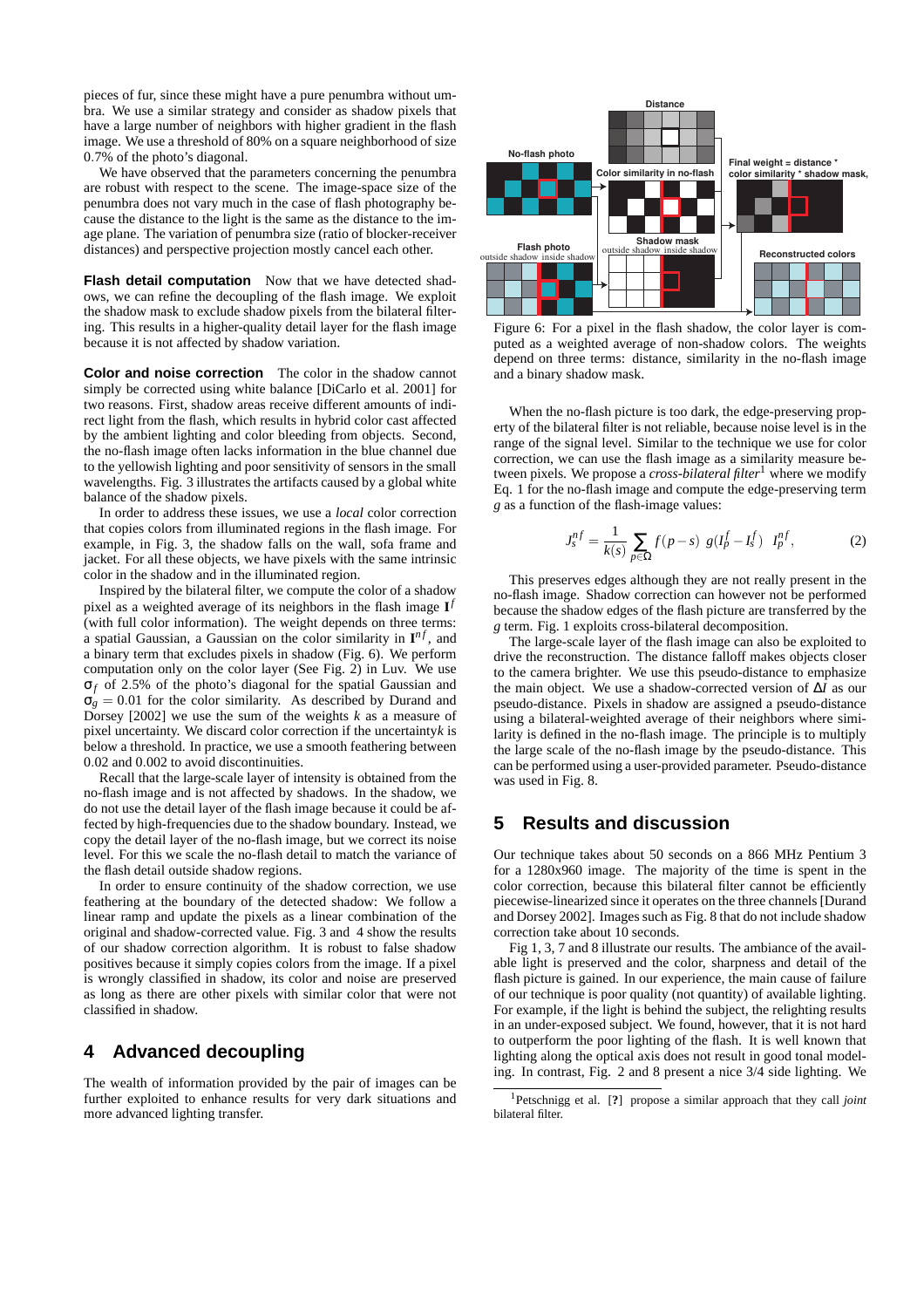

Figure 7: The flash lighting results in a flat image. In our result, light seems to be coming from the window to the right.

received conflicting feedback on Fig. 7, which shows that image quality is a subjective question. In this image, the light is coming from the 3/4 back, which is an unusual lighting for a photograph. Some viewers appreciate the strong sense of light it provides, while others object to the lack of tonal modeling.

Another cause of failure is overexposure of the flash, leading to a flat detail layer. In this situation, the detail information is neither in the no-flash (due to noise) nor in the flash photo (due to saturation).

Shadow detection works best when the depth range is limited. Distant objects do not receive light from the flash and are detected in shadow. While this is technically correct, this kind of shadow due to falloff does not necessitate the same treatment as cast shadow. Fortunately, our color correction is robust to false positives and degrades to identity in these cases (although transition areas could potentially create problems). Similarly, black objects can be detected as shadows, but this does not affect quality since they are black in the two images and remain black in the output. Light flares can cause artifacts by brightening shadow pixels. The method by Ward [2004] could alleviate this problem.

We have used our algorithms with images from a variety of cameras including a Sony Mavica MVC-CD400 (Fig. 1), a Nikon Coolpix 4500 (all other images), a Nikon D1 and a Kodak DC4800 (not shown in the paper). The choice of the camera was usually dictated by availability at the time of the shot. The specifications that affected our approach are the noise level, the flexibility of control, the accuracy of flash white balance, and compression quality. For example, the Kodak DC4800 exhibited strong JPEG artifacts for dark images, which required the use of the cross-bilateral filter.

The need for the cross-bilateral filter was primarily driven by the SNR in the no-flash picture. The Kodak DC4800 has higher noise levels because it is old. Despite its age, the size of its photosites allows the Nikon D1 to take images in dark conditions. In addition, the use of the RAW format with 12 bits/channel allows for higher precision in the flash image (the lower bits of the no-flash image are dominated by noise). However, with the sensitivity at 1600 equivalent ISO, structured noise makes cross-bilateral filtering necessary.

### **6 Conclusions and future work**

We have presented a method that improves the lighting and ambiance of flash photography by combining a picture taken with the flash and one using the available lighting. Using a featurepreserving filter, we estimate what can be seen as intrinsic layers of the image and use them to transfer the available illumination to the flash picture. We detect shadows cast by the flash and correct their color balance and noise level. Even when the no-flash picture is extremely noisy, our method successfully transfers lighting due to the use of the flash image to perform edge-preserving filtering.

The method could be tailored to particular cameras by finetuning parameters such as  $\sigma_g$  based on a sensor-noise model. Tra-



Figure 8: The tonal modeling on the cloth and face are accurately transferred from the available lighting. The main subject is more visible in the result than he was in the original image.

ditional red-eye removal could benefit from the additional information provided by the pair of images. Texture synthesis and inpainting could be used to further improve shadow correction. Ideally, we want to alleviate the disturbance of the flash and we are considering the use of infrared illumination. This is however challenging because it requires different sensors and these wavelengths provide limited resolution and color information.

The difference of the flash and no-flash images contains much information about the 3D scene. Although a fundamental ambiguity remains between albedo, distance and normal direction, this additional information could greatly expand the range and power of picture enhancement such as tone mapping, super-resolution, photo editing, and image based-modeling.

**Acknowledgments** We acknowledge support from an NSF CISE Research Infrastructure Award (EIA-9802220) and a Desh